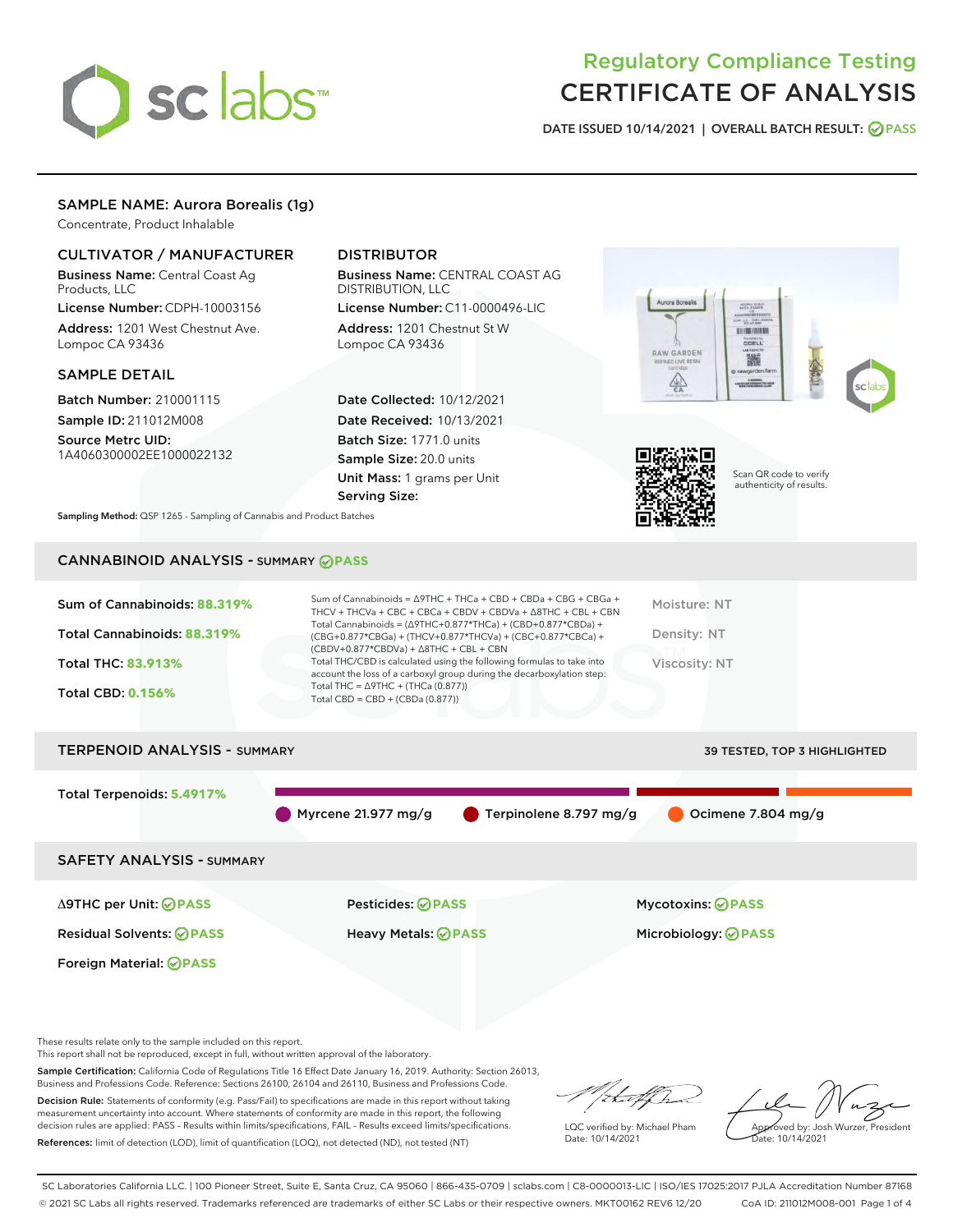



AURORA BOREALIS (1G) | DATE ISSUED 10/14/2021 | OVERALL BATCH RESULT: 2 PASS

### CANNABINOID TEST RESULTS - 10/13/2021 2 PASS

Tested by high-performance liquid chromatography with diode-array detection (HPLC-DAD). **Method:** QSP 1157 - Analysis of Cannabinoids by HPLC-DAD

#### TOTAL CANNABINOIDS: **88.319%**

Total Cannabinoids (Total THC) + (Total CBD) + (Total CBG) + (Total THCV) + (Total CBC) + (Total CBDV) + ∆8THC + CBL + CBN

TOTAL THC: **83.913%** Total THC (∆9THC+0.877\*THCa)

TOTAL CBD: **0.156%**

Total CBD (CBD+0.877\*CBDa)

TOTAL CBG: 3.46% Total CBG (CBG+0.877\*CBGa)

TOTAL THCV: 0.42% Total THCV (THCV+0.877\*THCVa)

TOTAL CBC: ND Total CBC (CBC+0.877\*CBCa)

TOTAL CBDV: ND Total CBDV (CBDV+0.877\*CBDVa)

| <b>COMPOUND</b>            | LOD/LOQ<br>(mg/g) | <b>MEASUREMENT</b><br><b>UNCERTAINTY</b><br>mg/g | <b>RESULT</b><br>(mg/g) | <b>RESULT</b><br>(%) |
|----------------------------|-------------------|--------------------------------------------------|-------------------------|----------------------|
| <b>A9THC</b>               | 0.06 / 0.26       | ±28.866                                          | 839.13                  | 83.913               |
| <b>CBG</b>                 | 0.06/0.19         | ±1.363                                           | 34.60                   | 3.460                |
| <b>THCV</b>                | 0.1 / 0.2         | ±0.21                                            | 4.2                     | 0.42                 |
| <b>CBN</b>                 | 0.1 / 0.3         | ±0.24                                            | 3.7                     | 0.37                 |
| <b>CBD</b>                 | 0.07/0.29         | ±0.072                                           | 1.56                    | 0.156                |
| $\triangle$ 8THC           | 0.1 / 0.4         | N/A                                              | <b>ND</b>               | <b>ND</b>            |
| <b>THCa</b>                | 0.05/0.14         | N/A                                              | <b>ND</b>               | <b>ND</b>            |
| <b>THCVa</b>               | 0.07/0.20         | N/A                                              | <b>ND</b>               | <b>ND</b>            |
| <b>CBDa</b>                | 0.02/0.19         | N/A                                              | <b>ND</b>               | <b>ND</b>            |
| <b>CBDV</b>                | 0.04/0.15         | N/A                                              | <b>ND</b>               | <b>ND</b>            |
| <b>CBDVa</b>               | 0.03/0.53         | N/A                                              | <b>ND</b>               | <b>ND</b>            |
| <b>CBGa</b>                | 0.1/0.2           | N/A                                              | <b>ND</b>               | <b>ND</b>            |
| <b>CBL</b>                 | 0.06 / 0.24       | N/A                                              | <b>ND</b>               | <b>ND</b>            |
| <b>CBC</b>                 | 0.2 / 0.5         | N/A                                              | <b>ND</b>               | <b>ND</b>            |
| <b>CBCa</b>                | 0.07/0.28         | N/A                                              | <b>ND</b>               | <b>ND</b>            |
| <b>SUM OF CANNABINOIDS</b> |                   |                                                  | 883.19 mg/g             | 88.319%              |

#### **UNIT MASS: 1 grams per Unit**

| ∆9THC per Unit                        | 1120 per-package limit                                     | 839.13 mg/unit<br><b>PASS</b> |
|---------------------------------------|------------------------------------------------------------|-------------------------------|
| <b>Total THC per Unit</b>             |                                                            | 839.13 mg/unit                |
| <b>CBD per Unit</b>                   |                                                            | $1.56$ mg/unit                |
| <b>Total CBD per Unit</b>             |                                                            | $1.56$ mg/unit                |
| Sum of Cannabinoids<br>per Unit       |                                                            | 883.19 mg/unit                |
| <b>Total Cannabinoids</b><br>per Unit |                                                            | 883.19 mg/unit                |
| <b>MOISTURE TEST RESULT</b>           | <b>VISCOSITY TEST RESULT</b><br><b>DENSITY TEST RESULT</b> |                               |

Not Tested

Not Tested

Not Tested

#### TERPENOID TEST RESULTS - 10/14/2021

Terpene analysis utilizing gas chromatography-flame ionization detection (GC-FID). **Method:** QSP 1192 - Analysis of Terpenoids by GC-FID

| <b>COMPOUND</b>         | LOD/LOQ<br>(mg/g) | <b>MEASUREMENT</b><br><b>UNCERTAINTY</b><br>mg/g | <b>RESULT</b><br>(mg/g)                         | <b>RESULT</b><br>(%) |
|-------------------------|-------------------|--------------------------------------------------|-------------------------------------------------|----------------------|
| <b>Myrcene</b>          | 0.008 / 0.025     | ±0.2835                                          | 21.977                                          | 2.1977               |
| Terpinolene             | 0.008 / 0.026     | ±0.1803                                          | 8.797                                           | 0.8797               |
| Ocimene                 | 0.011 / 0.038     | ±0.2505                                          | 7.804                                           | 0.7804               |
| Limonene                | 0.005 / 0.016     | ±0.0659                                          | 4.609                                           | 0.4609               |
| $\beta$ Caryophyllene   | 0.004 / 0.012     | ±0.1483                                          | 4.166                                           | 0.4166               |
| $\beta$ Pinene          | 0.004 / 0.014     | ±0.0147                                          | 1.280                                           | 0.1280               |
| Linalool                | 0.009 / 0.032     | ±0.0435                                          | 1.145                                           | 0.1145               |
| $\alpha$ Pinene         | 0.005 / 0.017     | ±0.0096                                          | 1.122                                           | 0.1122               |
| $\alpha$ Humulene       | 0.009/0.029       | ±0.0342                                          | 1.064                                           | 0.1064               |
| trans-β-Farnesene       | 0.008 / 0.025     | ±0.0181                                          | 0.509                                           | 0.0509               |
| Fenchol                 | 0.010 / 0.034     | ±0.0159                                          | 0.412                                           | 0.0412               |
| <b>Terpineol</b>        | 0.016 / 0.055     | ±0.0206                                          | 0.336                                           | 0.0336               |
| $\alpha$ Phellandrene   | 0.006 / 0.020     | ±0.0043                                          | 0.319                                           | 0.0319               |
| $\alpha$ Terpinene      | 0.005 / 0.017     | ±0.0034                                          | 0.231                                           | 0.0231               |
| 3 Carene                | 0.005 / 0.018     | ±0.0032                                          | 0.223                                           | 0.0223               |
| $\gamma$ Terpinene      | 0.006 / 0.018     | ±0.0028                                          | 0.164                                           | 0.0164               |
| Guaiol                  | 0.009 / 0.030     | ±0.0064                                          | 0.136                                           | 0.0136               |
| Nerolidol               | 0.009 / 0.028     | ±0.0075                                          | 0.119                                           | 0.0119               |
| <b>Borneol</b>          | 0.005 / 0.016     | ±0.0047                                          | 0.113                                           | 0.0113               |
| $\alpha$ Bisabolol      | 0.008 / 0.026     | ±0.0054                                          | 0.101                                           | 0.0101               |
| Camphene                | 0.005 / 0.015     | ±0.0009                                          | 0.082                                           | 0.0082               |
| Fenchone                | 0.009 / 0.028     | ±0.0016                                          | 0.055                                           | 0.0055               |
| Caryophyllene<br>Oxide  | 0.010 / 0.033     | ±0.0023                                          | 0.051                                           | 0.0051               |
| Sabinene                | 0.004 / 0.014     | ±0.0004                                          | 0.031                                           | 0.0031               |
| Citronellol             | 0.003 / 0.010     | ±0.0015                                          | 0.030                                           | 0.0030               |
| p-Cymene                | 0.005 / 0.016     | ±0.0006                                          | 0.024                                           | 0.0024               |
| Geraniol                | 0.002 / 0.007     | ±0.0007                                          | 0.017                                           | 0.0017               |
| Sabinene Hydrate        | 0.006 / 0.022     | N/A                                              | <loq< th=""><th><loq< th=""></loq<></th></loq<> | <loq< th=""></loq<>  |
| Nerol                   | 0.003 / 0.011     | N/A                                              | <loq< th=""><th><loq< th=""></loq<></th></loq<> | <loq< th=""></loq<>  |
| Eucalyptol              | 0.006 / 0.018     | N/A                                              | <b>ND</b>                                       | <b>ND</b>            |
| (-)-Isopulegol          | 0.005 / 0.016     | N/A                                              | ND                                              | ND                   |
| Camphor                 | 0.006 / 0.019     | N/A                                              | ND                                              | ND                   |
| Isoborneol              | 0.004 / 0.012     | N/A                                              | <b>ND</b>                                       | ND                   |
| Menthol                 | 0.008 / 0.025     | N/A                                              | <b>ND</b>                                       | <b>ND</b>            |
| R-(+)-Pulegone          | 0.003 / 0.011     | N/A                                              | ND                                              | ND                   |
| <b>Geranyl Acetate</b>  | 0.004 / 0.014     | N/A                                              | <b>ND</b>                                       | ND                   |
| $\alpha$ Cedrene        | 0.005 / 0.016     | N/A                                              | <b>ND</b>                                       | <b>ND</b>            |
| Valencene               | 0.009 / 0.030     | N/A                                              | ND                                              | ND                   |
| Cedrol                  | 0.008 / 0.027     | N/A                                              | <b>ND</b>                                       | ND                   |
| <b>TOTAL TERPENOIDS</b> |                   |                                                  | 54.917 mg/g                                     | 5.4917%              |

SC Laboratories California LLC. | 100 Pioneer Street, Suite E, Santa Cruz, CA 95060 | 866-435-0709 | sclabs.com | C8-0000013-LIC | ISO/IES 17025:2017 PJLA Accreditation Number 87168 © 2021 SC Labs all rights reserved. Trademarks referenced are trademarks of either SC Labs or their respective owners. MKT00162 REV6 12/20 CoA ID: 211012M008-001 Page 2 of 4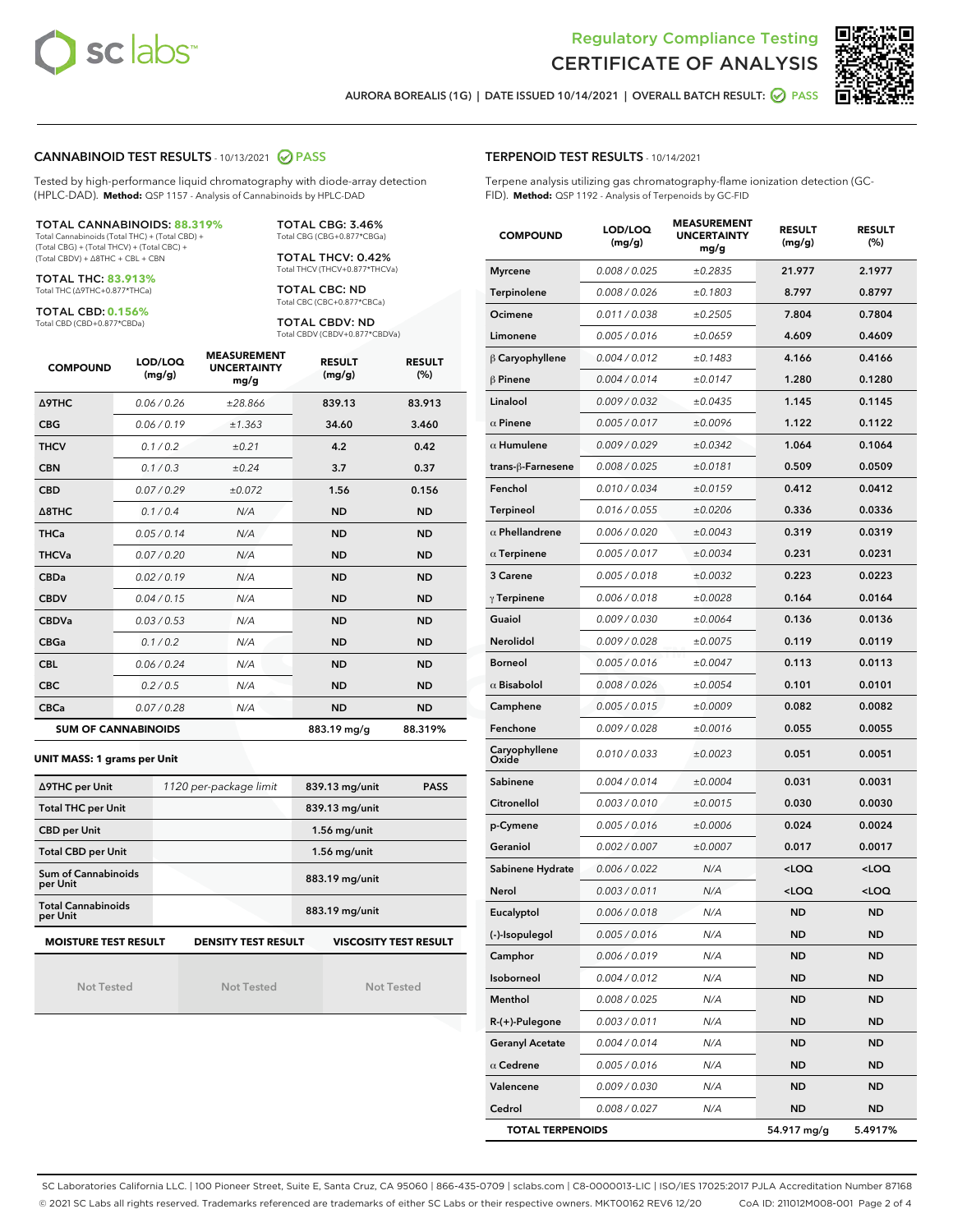



AURORA BOREALIS (1G) | DATE ISSUED 10/14/2021 | OVERALL BATCH RESULT: @ PASS

# CATEGORY 1 PESTICIDE TEST RESULTS - 10/14/2021 @ PASS

Pesticide and plant growth regulator analysis utilizing high-performance liquid chromatography-mass spectrometry (HPLC-MS) or gas chromatography-mass spectrometry (GC-MS). \*GC-MS utilized where indicated. **Method:** QSP 1212 - Analysis of Pesticides and Mycotoxins by LC-MS or QSP 1213 - Analysis of Pesticides by GC-MS

| 0.03/0.08<br><b>ND</b><br>Aldicarb<br>$>$ LOD<br>N/A<br><b>PASS</b><br>Carbofuran<br>0.02 / 0.05<br><b>ND</b><br><b>PASS</b><br>$>$ LOD<br>N/A<br>Chlordane*<br>0.03 / 0.08<br>N/A<br><b>ND</b><br><b>PASS</b><br>$\ge$ LOD<br>Chlorfenapyr*<br>0.03/0.10<br><b>ND</b><br><b>PASS</b><br>$\ge$ LOD<br>N/A<br>N/A<br><b>ND</b><br><b>PASS</b><br>Chlorpyrifos<br>0.02 / 0.06<br>$\ge$ LOD<br>Coumaphos<br>0.02 / 0.07<br>N/A<br><b>ND</b><br><b>PASS</b><br>$\ge$ LOD<br>Daminozide<br>0.02 / 0.07<br>N/A<br><b>ND</b><br><b>PASS</b><br>$\ge$ LOD<br><b>DDVP</b><br>0.03/0.09<br>$>$ LOD<br>N/A<br><b>ND</b><br><b>PASS</b><br>(Dichlorvos)<br>Dimethoate<br>0.03/0.08<br>$>$ LOD<br>N/A<br><b>ND</b><br><b>PASS</b><br>0.03/0.10<br><b>ND</b><br><b>PASS</b><br>Ethoprop(hos)<br>$\ge$ LOD<br>N/A<br>0.02 / 0.06<br>N/A<br><b>ND</b><br><b>PASS</b><br>Etofenprox<br>$\ge$ LOD<br>Fenoxycarb<br>0.03 / 0.08<br>N/A<br><b>ND</b><br><b>PASS</b><br>$\ge$ LOD<br>0.03/0.08<br><b>ND</b><br><b>PASS</b><br>Fipronil<br>$\ge$ LOD<br>N/A<br>Imazalil<br>0.02 / 0.06<br>$\ge$ LOD<br>N/A<br><b>ND</b><br><b>PASS</b><br><b>Methiocarb</b><br>0.02 / 0.07<br><b>PASS</b><br>$\ge$ LOD<br>N/A<br><b>ND</b><br>Methyl<br>0.03/0.10<br>$\ge$ LOD<br>N/A<br><b>ND</b><br><b>PASS</b><br>parathion<br>0.03/0.09<br><b>ND</b><br><b>Mevinphos</b><br>$\ge$ LOD<br>N/A<br><b>PASS</b><br>Paclobutrazol<br>0.02 / 0.05<br>$\ge$ LOD<br>N/A<br><b>ND</b><br><b>PASS</b><br>0.03/0.09<br>$\ge$ LOD<br>N/A<br><b>ND</b><br><b>PASS</b><br>Propoxur<br>Spiroxamine<br>0.03 / 0.08<br>$\ge$ LOD<br>N/A<br><b>ND</b><br><b>PASS</b><br>0.03/0.10<br><b>ND</b><br><b>PASS</b><br><b>Thiacloprid</b><br>$\ge$ LOD<br>N/A | <b>COMPOUND</b> | LOD/LOQ<br>$(\mu g/g)$ | <b>ACTION</b><br>LIMIT<br>$(\mu g/g)$ | <b>MEASUREMENT</b><br><b>UNCERTAINTY</b><br>$\mu$ g/g | <b>RESULT</b><br>$(\mu g/g)$ | <b>RESULT</b> |
|-----------------------------------------------------------------------------------------------------------------------------------------------------------------------------------------------------------------------------------------------------------------------------------------------------------------------------------------------------------------------------------------------------------------------------------------------------------------------------------------------------------------------------------------------------------------------------------------------------------------------------------------------------------------------------------------------------------------------------------------------------------------------------------------------------------------------------------------------------------------------------------------------------------------------------------------------------------------------------------------------------------------------------------------------------------------------------------------------------------------------------------------------------------------------------------------------------------------------------------------------------------------------------------------------------------------------------------------------------------------------------------------------------------------------------------------------------------------------------------------------------------------------------------------------------------------------------------------------------------------------------------------------------------------------------------------------------|-----------------|------------------------|---------------------------------------|-------------------------------------------------------|------------------------------|---------------|
|                                                                                                                                                                                                                                                                                                                                                                                                                                                                                                                                                                                                                                                                                                                                                                                                                                                                                                                                                                                                                                                                                                                                                                                                                                                                                                                                                                                                                                                                                                                                                                                                                                                                                                     |                 |                        |                                       |                                                       |                              |               |
|                                                                                                                                                                                                                                                                                                                                                                                                                                                                                                                                                                                                                                                                                                                                                                                                                                                                                                                                                                                                                                                                                                                                                                                                                                                                                                                                                                                                                                                                                                                                                                                                                                                                                                     |                 |                        |                                       |                                                       |                              |               |
|                                                                                                                                                                                                                                                                                                                                                                                                                                                                                                                                                                                                                                                                                                                                                                                                                                                                                                                                                                                                                                                                                                                                                                                                                                                                                                                                                                                                                                                                                                                                                                                                                                                                                                     |                 |                        |                                       |                                                       |                              |               |
|                                                                                                                                                                                                                                                                                                                                                                                                                                                                                                                                                                                                                                                                                                                                                                                                                                                                                                                                                                                                                                                                                                                                                                                                                                                                                                                                                                                                                                                                                                                                                                                                                                                                                                     |                 |                        |                                       |                                                       |                              |               |
|                                                                                                                                                                                                                                                                                                                                                                                                                                                                                                                                                                                                                                                                                                                                                                                                                                                                                                                                                                                                                                                                                                                                                                                                                                                                                                                                                                                                                                                                                                                                                                                                                                                                                                     |                 |                        |                                       |                                                       |                              |               |
|                                                                                                                                                                                                                                                                                                                                                                                                                                                                                                                                                                                                                                                                                                                                                                                                                                                                                                                                                                                                                                                                                                                                                                                                                                                                                                                                                                                                                                                                                                                                                                                                                                                                                                     |                 |                        |                                       |                                                       |                              |               |
|                                                                                                                                                                                                                                                                                                                                                                                                                                                                                                                                                                                                                                                                                                                                                                                                                                                                                                                                                                                                                                                                                                                                                                                                                                                                                                                                                                                                                                                                                                                                                                                                                                                                                                     |                 |                        |                                       |                                                       |                              |               |
|                                                                                                                                                                                                                                                                                                                                                                                                                                                                                                                                                                                                                                                                                                                                                                                                                                                                                                                                                                                                                                                                                                                                                                                                                                                                                                                                                                                                                                                                                                                                                                                                                                                                                                     |                 |                        |                                       |                                                       |                              |               |
|                                                                                                                                                                                                                                                                                                                                                                                                                                                                                                                                                                                                                                                                                                                                                                                                                                                                                                                                                                                                                                                                                                                                                                                                                                                                                                                                                                                                                                                                                                                                                                                                                                                                                                     |                 |                        |                                       |                                                       |                              |               |
|                                                                                                                                                                                                                                                                                                                                                                                                                                                                                                                                                                                                                                                                                                                                                                                                                                                                                                                                                                                                                                                                                                                                                                                                                                                                                                                                                                                                                                                                                                                                                                                                                                                                                                     |                 |                        |                                       |                                                       |                              |               |
|                                                                                                                                                                                                                                                                                                                                                                                                                                                                                                                                                                                                                                                                                                                                                                                                                                                                                                                                                                                                                                                                                                                                                                                                                                                                                                                                                                                                                                                                                                                                                                                                                                                                                                     |                 |                        |                                       |                                                       |                              |               |
|                                                                                                                                                                                                                                                                                                                                                                                                                                                                                                                                                                                                                                                                                                                                                                                                                                                                                                                                                                                                                                                                                                                                                                                                                                                                                                                                                                                                                                                                                                                                                                                                                                                                                                     |                 |                        |                                       |                                                       |                              |               |
|                                                                                                                                                                                                                                                                                                                                                                                                                                                                                                                                                                                                                                                                                                                                                                                                                                                                                                                                                                                                                                                                                                                                                                                                                                                                                                                                                                                                                                                                                                                                                                                                                                                                                                     |                 |                        |                                       |                                                       |                              |               |
|                                                                                                                                                                                                                                                                                                                                                                                                                                                                                                                                                                                                                                                                                                                                                                                                                                                                                                                                                                                                                                                                                                                                                                                                                                                                                                                                                                                                                                                                                                                                                                                                                                                                                                     |                 |                        |                                       |                                                       |                              |               |
|                                                                                                                                                                                                                                                                                                                                                                                                                                                                                                                                                                                                                                                                                                                                                                                                                                                                                                                                                                                                                                                                                                                                                                                                                                                                                                                                                                                                                                                                                                                                                                                                                                                                                                     |                 |                        |                                       |                                                       |                              |               |
|                                                                                                                                                                                                                                                                                                                                                                                                                                                                                                                                                                                                                                                                                                                                                                                                                                                                                                                                                                                                                                                                                                                                                                                                                                                                                                                                                                                                                                                                                                                                                                                                                                                                                                     |                 |                        |                                       |                                                       |                              |               |
|                                                                                                                                                                                                                                                                                                                                                                                                                                                                                                                                                                                                                                                                                                                                                                                                                                                                                                                                                                                                                                                                                                                                                                                                                                                                                                                                                                                                                                                                                                                                                                                                                                                                                                     |                 |                        |                                       |                                                       |                              |               |
|                                                                                                                                                                                                                                                                                                                                                                                                                                                                                                                                                                                                                                                                                                                                                                                                                                                                                                                                                                                                                                                                                                                                                                                                                                                                                                                                                                                                                                                                                                                                                                                                                                                                                                     |                 |                        |                                       |                                                       |                              |               |
|                                                                                                                                                                                                                                                                                                                                                                                                                                                                                                                                                                                                                                                                                                                                                                                                                                                                                                                                                                                                                                                                                                                                                                                                                                                                                                                                                                                                                                                                                                                                                                                                                                                                                                     |                 |                        |                                       |                                                       |                              |               |
|                                                                                                                                                                                                                                                                                                                                                                                                                                                                                                                                                                                                                                                                                                                                                                                                                                                                                                                                                                                                                                                                                                                                                                                                                                                                                                                                                                                                                                                                                                                                                                                                                                                                                                     |                 |                        |                                       |                                                       |                              |               |
|                                                                                                                                                                                                                                                                                                                                                                                                                                                                                                                                                                                                                                                                                                                                                                                                                                                                                                                                                                                                                                                                                                                                                                                                                                                                                                                                                                                                                                                                                                                                                                                                                                                                                                     |                 |                        |                                       |                                                       |                              |               |

# CATEGORY 2 PESTICIDE TEST RESULTS - 10/14/2021 @ PASS

| <b>COMPOUND</b>          | LOD/LOO<br>$(\mu g/g)$ | <b>ACTION</b><br>LIMIT<br>$(\mu g/g)$ | <b>MEASUREMENT</b><br><b>UNCERTAINTY</b><br>$\mu$ g/g | <b>RESULT</b><br>$(\mu g/g)$ | <b>RESULT</b> |  |
|--------------------------|------------------------|---------------------------------------|-------------------------------------------------------|------------------------------|---------------|--|
| Abamectin                | 0.03/0.10              | 0.1                                   | N/A                                                   | <b>ND</b>                    | <b>PASS</b>   |  |
| Acephate                 | 0.02/0.07              | 0.1                                   | N/A                                                   | <b>ND</b>                    | <b>PASS</b>   |  |
| Acequinocyl              | 0.02/0.07              | 0.1                                   | N/A                                                   | <b>ND</b>                    | <b>PASS</b>   |  |
| Acetamiprid              | 0.02/0.05              | 0.1                                   | N/A                                                   | <b>ND</b>                    | <b>PASS</b>   |  |
| Azoxystrobin             | 0.02/0.07              | 0.1                                   | N/A                                                   | <b>ND</b>                    | <b>PASS</b>   |  |
| <b>Bifenazate</b>        | 0.01/0.04              | 0.1                                   | N/A                                                   | <b>ND</b>                    | <b>PASS</b>   |  |
| <b>Bifenthrin</b>        | 0.02/0.05              | 3                                     | N/A                                                   | <b>ND</b>                    | <b>PASS</b>   |  |
| <b>Boscalid</b>          | 0.03/0.09              | 0.1                                   | N/A                                                   | <b>ND</b>                    | <b>PASS</b>   |  |
| Captan                   | 0.19/0.57              | 0.7                                   | N/A                                                   | <b>ND</b>                    | <b>PASS</b>   |  |
| Carbaryl                 | 0.02/0.06              | 0.5                                   | N/A                                                   | <b>ND</b>                    | <b>PASS</b>   |  |
| Chlorantranilip-<br>role | 0.04/0.12              | 10                                    | N/A                                                   | <b>ND</b>                    | <b>PASS</b>   |  |
| Clofentezine             | 0.03/0.09              | 0.1                                   | N/A                                                   | <b>ND</b>                    | <b>PASS</b>   |  |

# CATEGORY 2 PESTICIDE TEST RESULTS - 10/14/2021 continued

| <b>COMPOUND</b>               | LOD/LOQ<br>(µg/g) | <b>ACTION</b><br>LIMIT<br>(µg/g) | <b>MEASUREMENT</b><br><b>UNCERTAINTY</b><br>µg/g | <b>RESULT</b><br>(µg/g) | <b>RESULT</b> |
|-------------------------------|-------------------|----------------------------------|--------------------------------------------------|-------------------------|---------------|
| Cyfluthrin                    | 0.12 / 0.38       | $\overline{c}$                   | N/A                                              | <b>ND</b>               | <b>PASS</b>   |
| Cypermethrin                  | 0.11/0.32         | 1                                | N/A                                              | <b>ND</b>               | <b>PASS</b>   |
| <b>Diazinon</b>               | 0.02 / 0.05       | 0.1                              | N/A                                              | <b>ND</b>               | <b>PASS</b>   |
| Dimethomorph                  | 0.03 / 0.09       | 2                                | N/A                                              | <b>ND</b>               | <b>PASS</b>   |
| Etoxazole                     | 0.02 / 0.06       | 0.1                              | N/A                                              | <b>ND</b>               | <b>PASS</b>   |
| Fenhexamid                    | 0.03 / 0.09       | 0.1                              | N/A                                              | <b>ND</b>               | <b>PASS</b>   |
| Fenpyroximate                 | 0.02 / 0.06       | 0.1                              | N/A                                              | <b>ND</b>               | <b>PASS</b>   |
| Flonicamid                    | 0.03 / 0.10       | 0.1                              | N/A                                              | <b>ND</b>               | <b>PASS</b>   |
| Fludioxonil                   | 0.03/0.10         | 0.1                              | N/A                                              | <b>ND</b>               | <b>PASS</b>   |
| Hexythiazox                   | 0.02 / 0.07       | 0.1                              | N/A                                              | <b>ND</b>               | <b>PASS</b>   |
| Imidacloprid                  | 0.04 / 0.11       | 5                                | N/A                                              | <b>ND</b>               | <b>PASS</b>   |
| Kresoxim-methyl               | 0.02 / 0.07       | 0.1                              | N/A                                              | <b>ND</b>               | <b>PASS</b>   |
| Malathion                     | 0.03 / 0.09       | 0.5                              | N/A                                              | <b>ND</b>               | <b>PASS</b>   |
| Metalaxyl                     | 0.02 / 0.07       | $\overline{c}$                   | N/A                                              | <b>ND</b>               | <b>PASS</b>   |
| Methomyl                      | 0.03 / 0.10       | 1                                | N/A                                              | <b>ND</b>               | <b>PASS</b>   |
| Myclobutanil                  | 0.03/0.09         | 0.1                              | N/A                                              | <b>ND</b>               | <b>PASS</b>   |
| Naled                         | 0.02 / 0.07       | 0.1                              | N/A                                              | <b>ND</b>               | <b>PASS</b>   |
| Oxamyl                        | 0.04 / 0.11       | 0.5                              | N/A                                              | <b>ND</b>               | <b>PASS</b>   |
| Pentachloronitro-<br>benzene* | 0.03/0.09         | 0.1                              | N/A                                              | <b>ND</b>               | <b>PASS</b>   |
| Permethrin                    | 0.04 / 0.12       | 0.5                              | N/A                                              | <b>ND</b>               | <b>PASS</b>   |
| Phosmet                       | 0.03 / 0.10       | 0.1                              | N/A                                              | <b>ND</b>               | <b>PASS</b>   |
| Piperonylbu-<br>toxide        | 0.02 / 0.07       | 3                                | N/A                                              | <b>ND</b>               | <b>PASS</b>   |
| Prallethrin                   | 0.03 / 0.08       | 0.1                              | N/A                                              | <b>ND</b>               | <b>PASS</b>   |
| Propiconazole                 | 0.02 / 0.07       | 0.1                              | N/A                                              | <b>ND</b>               | <b>PASS</b>   |
| Pyrethrins                    | 0.04 / 0.12       | 0.5                              | N/A                                              | <b>ND</b>               | <b>PASS</b>   |
| Pyridaben                     | 0.02 / 0.07       | 0.1                              | N/A                                              | <b>ND</b>               | <b>PASS</b>   |
| Spinetoram                    | 0.02 / 0.07       | 0.1                              | N/A                                              | <b>ND</b>               | <b>PASS</b>   |
| Spinosad                      | 0.02 / 0.07       | 0.1                              | N/A                                              | <b>ND</b>               | <b>PASS</b>   |
| Spiromesifen                  | 0.02 / 0.05       | 0.1                              | N/A                                              | <b>ND</b>               | <b>PASS</b>   |
| Spirotetramat                 | 0.02 / 0.06       | 0.1                              | N/A                                              | <b>ND</b>               | <b>PASS</b>   |
| Tebuconazole                  | 0.02 / 0.07       | 0.1                              | N/A                                              | <b>ND</b>               | <b>PASS</b>   |
| Thiamethoxam                  | 0.03 / 0.10       | 5                                | N/A                                              | <b>ND</b>               | <b>PASS</b>   |
| Trifloxystrobin               | 0.03 / 0.08       | 0.1                              | N/A                                              | <b>ND</b>               | <b>PASS</b>   |

SC Laboratories California LLC. | 100 Pioneer Street, Suite E, Santa Cruz, CA 95060 | 866-435-0709 | sclabs.com | C8-0000013-LIC | ISO/IES 17025:2017 PJLA Accreditation Number 87168 © 2021 SC Labs all rights reserved. Trademarks referenced are trademarks of either SC Labs or their respective owners. MKT00162 REV6 12/20 CoA ID: 211012M008-001 Page 3 of 4